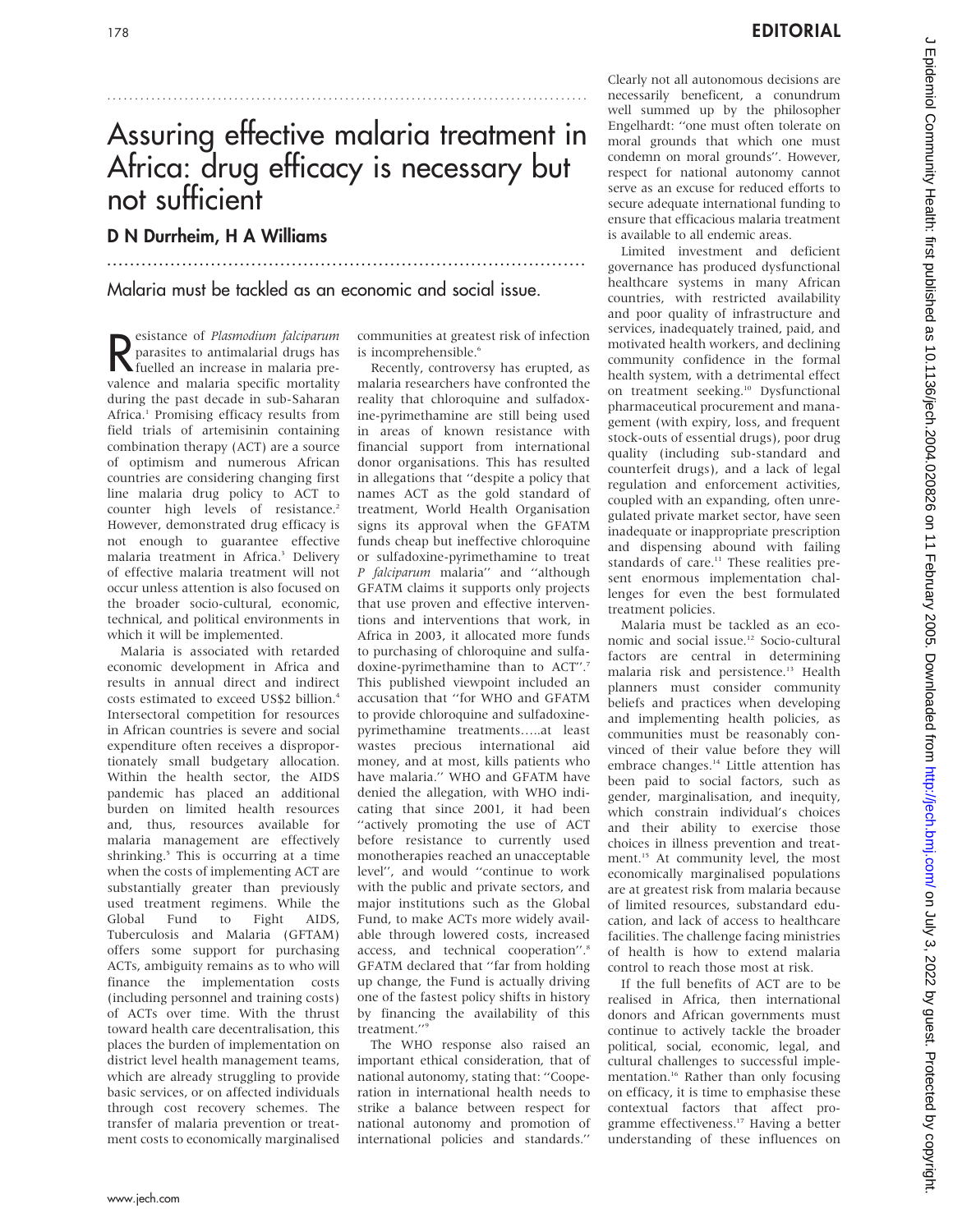malaria treatment policy formulation and implementation, and applying this understanding to improving health service delivery, should facilitate the provision of effective malaria therapy in Africa.

J Epidemiol Community Health 2005;59:178–179. doi: 10.1136/jech.2004.020826

#### Authors' affiliations ......................

D N Durrheim, Public Health and Tropical Medicine, James Cook University, Townsville, Australia; Hunter Population Health, Hunter New England Health, New South Wales, Australia

H A Williams, Malaria Epidemiology Branch, Centers for Disease Control and Prevention, Atlanta, Georgia, USA

Correspondence to: Professor D N Durrheim, School of Public Health and Tropical Medicine, James Cook University, Townsville, 4811, Australia; David.Durrheim@jcu.edu.au

### **REFERENCES**

- 1 Trape JF, Pison G, Preziosi MP, et al. Impact of chloroquine resistance on malaria mortality. Comptes rendes de l'Academie des Sciences. Serie III, Sciences de la vie 1998;321:689–97.
- 2 Adjuik M, Babiker A, Garner P, et al. Artesunate combinations for treatment of malaria: metaanalysis. Lancet 2004;363:9–17.
- 3 Durrheim DN, Williams HA, Barnes KI, et al. Beyond evidence: a retrospective study of factors influencing a malaria treatment policy change in two South African Provinces. Critical Public Health 2003;13:309–30.
- 4 World Health Organisation. WHO Expert Committee on Malaria. Twentieth report. Geneva: WHO, 2000, (http://mosquito.who.int/docs).
- Sen K, Bonita R. Global health status: two steps forward, one step back. Lancet 2000;356:577–82.
- 6 Guyatt HL, Ochola SA, Snow RW. Too poor to pay: charging for insecticide-treated bednets in highland Kenya. Trop Med Int Health 2002;7:846–50.
- 7 Attaran A, Barnes KI, Curtis C, et al. WHO, the Global Fund, and medical malpractice in malaria treatment. Lancet 2004;363:237–40.
- 8 Nafo-Traoré F. Response to accusations of medical malpractice by WHO and the Global Fund. Lancet 2004;363:397.
- 9 **Nantulya VM**, Lidén J. Response to accusations of medical malpractice by WHO and the Global Fund. Lancet 2004;363:397–8.
- 10 Moerman F, Lengeler C, Chimumbwa J, et al. The contribution of health-care services to a sound and sustainable malaria-control policy. Lancet Infect Dis 2003;3:99–102.
- 11 Uplekar M, Pathania V, Raviglione M. Private practitioners and public health: weak links in tuberculosis control. Lancet 2001;358:912–16.
- 12 Sachs J, Malaney P. The economic and<br>social burden of malaria. Nature 2002;415:680–5.
- 13 Gubler DJ. Human behaviour and cultural context in disease control. Trop Med Int Health 1997;2:A1–54.
- 14 Williams HA, Kachur PA, Nalwamba CN, et al. A community perspective on the efficacy of malaria treatment options for children in Lundazi District, Zambia. Trop Med Int Health 1997;4:641–52.
- 15 Logie D. Unfairness of social and economic structures affect AIDS in Africa. BMJ 2002;324:1034.
- 16 Yamey G. African heads of state promise action against malaria. BMJ 2000;320:1228.
- 17 Bloland PB, Kachur SP, Williams HA. Trends in antimalarial drug deployment in sub-Saharan Africa. J Exp Biol 2002;206:3761–9.

### Public health terminology .......................................................................................

# Community genetics or public health genetics?

## Johan P Mackenbach

The current debate on the terms ''public health genetics'' and ''community genetics'' is timely because it provokes thought on the values embodied in the usual methods of public health.

...................................................................................

The history of public health is full of<br>words: words defining the area of<br>work, words that are then endlessly<br>redefined or replaced by new words, and he history of public health is full of words: words defining the area of work, words that are then endlessly old words that come back into fashion again. Think of terms like ''social medicine'', ''social hygiene'', ''community medicine'', ''public health'' …. The name of this very journal illustrates some of the terminological evolution as it has occurred in Great Britain. It started in 1947 as the British Journal of Social Medicine, at a time when the 19th century term ''social medicine'' had been revived. ''Social medicine'' was then perceived to have more positive connotations than the term ''public health'', which had become associated with old fashioned hygienic practices. The journal first changed its name into Journal of Preventive and Social Medicine in 1953, and then became the Journal of Epidemiology and Community Health in 1978, after ''community medicine'' had replaced ''social medicine'' as the name for the British public health profession.<sup>1</sup>

Although the journal has wisely not changed its name a second time, ''public health'' is again the preferred term in Great Britain, as well as in many other countries, and has largely recovered its positive connotations.

But not among everybody. In a recent editorial in Community Genetics, Professor Leo ten Kate rejects the term ''public health genetics'', and proposes to use ''community genetics'' instead, because the second refers to values that are not safe with the first.<sup>2</sup> The term "public health genetics'' has been introduced to denote the interface between genetics and public health, and is used in titles of training courses and names of research groups. It reflects attempts of the public health profession to cope with, and make best use of, the rapid advances in genetics. Genetic tests can, for example, be used in screening programmes for disease or for targeting health promotion interventions.3 ''Community genetics'', on the other hand, reflects attempts of clinical geneticists to apply

their counselling methods to the whole population. According to ten Kate, clinical genetics embodies a nondirective approach that is badly needed when genetics is applied at a population-wide level. The public health approach is seen to be too directive, and to have an undue focus on achieving health gains for the population as a whole, instead of helping individuals to make autonomous choices, for example, when it comes to the reproductive options that they face when presented with genetic information.

Even though the contrast between the two approaches may be somewhat of a caricature, this is an interesting debate, because it forces us to reconsider the values embodied in the usual methods of public health. What characterises public health is a focus on improving population health, instead of on the health of the individual who may or may not come into contact with health services. This leads to a preference for collectively organised interventions that actively try to reach everybody in the population, and a reliance on quantitative information that guides interventions in such a way that population health gains are maximised. Often, public health interventions are characterised by a certain degree of paternalism, and the value system of many public health professionals may indeed not be centred around protecting and increasing the individual's autonomy.4

But that is changing, for example in the area of health promotion where community based approaches have been developed that aim to reach health goals through empowerment of people, and in